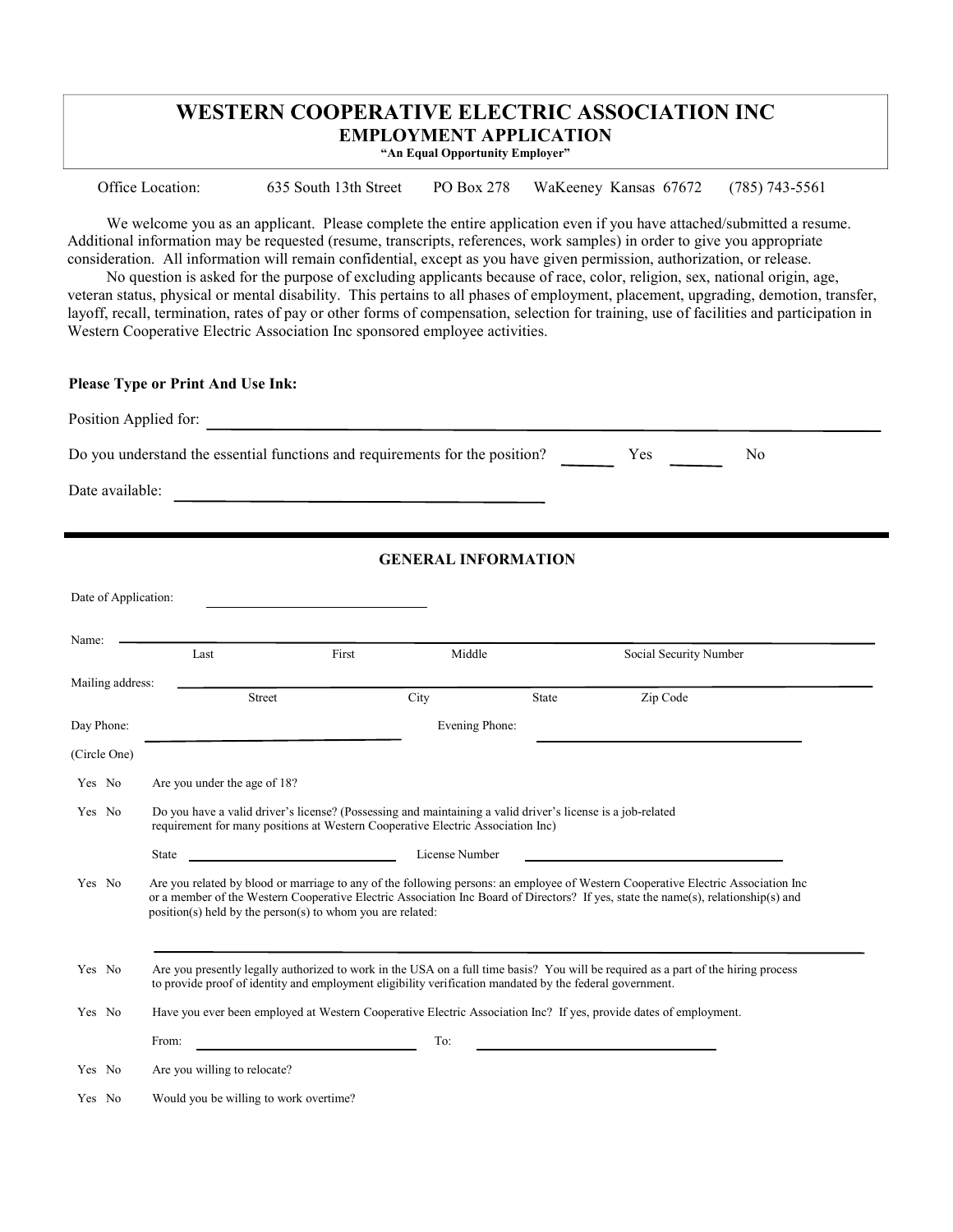### **EMPLOYMENT HISTORY**

Provide the employment information for the **past ten years** as requested below. Begin with your present or most recent employment. **DO NOT SUBSTITUTE RESUME FOR REQUESTED INFORMATION.** 

|                                                                                                                                                                                                                                                                                                                                                                                                                                                                                                                                                                                                                                           | Last Title:                                                                                                                                                                                                                                                                                                                                                                                                                                                   |
|-------------------------------------------------------------------------------------------------------------------------------------------------------------------------------------------------------------------------------------------------------------------------------------------------------------------------------------------------------------------------------------------------------------------------------------------------------------------------------------------------------------------------------------------------------------------------------------------------------------------------------------------|---------------------------------------------------------------------------------------------------------------------------------------------------------------------------------------------------------------------------------------------------------------------------------------------------------------------------------------------------------------------------------------------------------------------------------------------------------------|
|                                                                                                                                                                                                                                                                                                                                                                                                                                                                                                                                                                                                                                           |                                                                                                                                                                                                                                                                                                                                                                                                                                                               |
|                                                                                                                                                                                                                                                                                                                                                                                                                                                                                                                                                                                                                                           | Starting Title:<br>Describe the work done in last position:                                                                                                                                                                                                                                                                                                                                                                                                   |
| <u> 1989 - Johann Stoff, Amerikaansk politiker (* 1908)</u>                                                                                                                                                                                                                                                                                                                                                                                                                                                                                                                                                                               |                                                                                                                                                                                                                                                                                                                                                                                                                                                               |
| Telephone Number:                                                                                                                                                                                                                                                                                                                                                                                                                                                                                                                                                                                                                         | <u> 1989 - Johann John Stoff, deutscher Stoffen und der Stoffen und der Stoffen und der Stoffen und der Stoffen un</u>                                                                                                                                                                                                                                                                                                                                        |
|                                                                                                                                                                                                                                                                                                                                                                                                                                                                                                                                                                                                                                           | <u> 1989 - Johann Stoff, amerikansk politiker (d. 1989)</u>                                                                                                                                                                                                                                                                                                                                                                                                   |
|                                                                                                                                                                                                                                                                                                                                                                                                                                                                                                                                                                                                                                           |                                                                                                                                                                                                                                                                                                                                                                                                                                                               |
| From: $\frac{1}{\text{Name of supervisor(s):}}$ To: $\frac{1}{\text{Name of } \text{Supervised(s):}}$                                                                                                                                                                                                                                                                                                                                                                                                                                                                                                                                     | Hours/week Full Time Part Time                                                                                                                                                                                                                                                                                                                                                                                                                                |
|                                                                                                                                                                                                                                                                                                                                                                                                                                                                                                                                                                                                                                           | Reason for leaving:                                                                                                                                                                                                                                                                                                                                                                                                                                           |
| May we contact? _______ Yes ______ No If no, explain: _____                                                                                                                                                                                                                                                                                                                                                                                                                                                                                                                                                                               | <u> 1989 - Johann Barbara, martxa alemaniar amerikan a</u>                                                                                                                                                                                                                                                                                                                                                                                                    |
| the control of the control of the control of the control of the control of the control of the control of the control of the control of the control of the control of the control of the control of the control of the control<br>the control of the control of the control of the control of the control of the control of the control of the control of the control of the control of the control of the control of the control of the control of the control<br>Telephone Number:<br>Type of business:<br>From: $\frac{1}{\sqrt{2\pi}}$ To: $\frac{1}{\sqrt{2\pi}}$<br>Name of supervisor(s):<br>May we contact? Yes No If no, explain: | <u> 1989 - Johann Stoff, amerikansk politiker (d. 1989)</u><br>Last Title:<br>Describe the work done in last position:<br><u> 1989 - Johann Stoff, amerikansk politiker (d. 1989)</u><br><u> 1989 - Johann John Stone, mars eta bainar eta politikaria (h. 1908).</u><br>Hours/week __ Full Time ___ Part Time<br>Reason for leaving:<br><u> 1989 - Johann Stein, mars an deutscher Stein und der Stein und der Stein und der Stein und der Stein und der</u> |
|                                                                                                                                                                                                                                                                                                                                                                                                                                                                                                                                                                                                                                           | Last Title:<br>Starting Title:<br>Describe the work done in last position:                                                                                                                                                                                                                                                                                                                                                                                    |
| Telephone Number:                                                                                                                                                                                                                                                                                                                                                                                                                                                                                                                                                                                                                         |                                                                                                                                                                                                                                                                                                                                                                                                                                                               |
| Type of business:                                                                                                                                                                                                                                                                                                                                                                                                                                                                                                                                                                                                                         |                                                                                                                                                                                                                                                                                                                                                                                                                                                               |
| Starting salary: \$                                                                                                                                                                                                                                                                                                                                                                                                                                                                                                                                                                                                                       |                                                                                                                                                                                                                                                                                                                                                                                                                                                               |
| From: $\_\_\_\_\_\_\_\_\_\_\_\_\_\_$<br>Name of supervisor(s):                                                                                                                                                                                                                                                                                                                                                                                                                                                                                                                                                                            | Hours/week __ Full Time ___ Part Time<br>Reason for leaving:                                                                                                                                                                                                                                                                                                                                                                                                  |
| May we contact? ________ Yes _______ No If no, explain: _____                                                                                                                                                                                                                                                                                                                                                                                                                                                                                                                                                                             |                                                                                                                                                                                                                                                                                                                                                                                                                                                               |
|                                                                                                                                                                                                                                                                                                                                                                                                                                                                                                                                                                                                                                           |                                                                                                                                                                                                                                                                                                                                                                                                                                                               |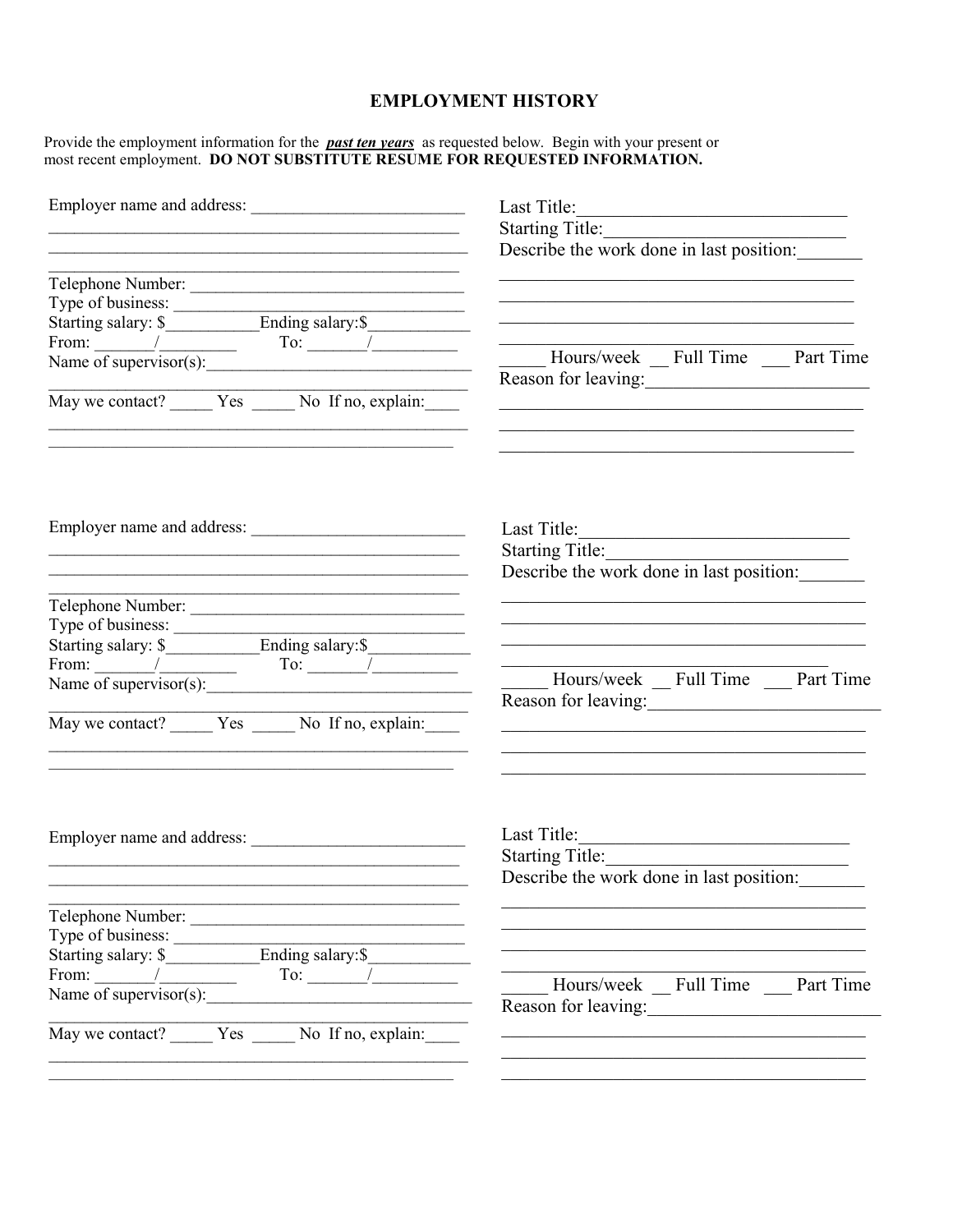If you worked or went to school under another name, please print that name and indicate employer(s) and school(s):

|                                |                                                                   | Summarize other prior relevant experience. Use a separate sheet of paper if you need more space.                                                                                                                               |
|--------------------------------|-------------------------------------------------------------------|--------------------------------------------------------------------------------------------------------------------------------------------------------------------------------------------------------------------------------|
|                                |                                                                   |                                                                                                                                                                                                                                |
|                                |                                                                   |                                                                                                                                                                                                                                |
|                                |                                                                   |                                                                                                                                                                                                                                |
|                                |                                                                   |                                                                                                                                                                                                                                |
|                                |                                                                   |                                                                                                                                                                                                                                |
|                                | Please explain all periods of unemployment in the last ten years: |                                                                                                                                                                                                                                |
|                                |                                                                   |                                                                                                                                                                                                                                |
| Date: From                     | $\overline{To}$                                                   |                                                                                                                                                                                                                                |
| Date: $\overline{\phantom{a}}$ |                                                                   |                                                                                                                                                                                                                                |
| From                           | To                                                                |                                                                                                                                                                                                                                |
| Date: $\overline{\phantom{a}}$ |                                                                   |                                                                                                                                                                                                                                |
| From                           | To                                                                |                                                                                                                                                                                                                                |
|                                |                                                                   |                                                                                                                                                                                                                                |
| Name                           | Phone<br><b>Title</b>                                             | Organization                                                                                                                                                                                                                   |
|                                |                                                                   |                                                                                                                                                                                                                                |
|                                |                                                                   |                                                                                                                                                                                                                                |
|                                |                                                                   | <b>SERVICE IN THE ARMED FORCES</b>                                                                                                                                                                                             |
|                                |                                                                   |                                                                                                                                                                                                                                |
| Branch of armed forces:        |                                                                   |                                                                                                                                                                                                                                |
|                                |                                                                   |                                                                                                                                                                                                                                |
|                                |                                                                   |                                                                                                                                                                                                                                |
|                                |                                                                   |                                                                                                                                                                                                                                |
|                                |                                                                   |                                                                                                                                                                                                                                |
|                                |                                                                   | Are you a member of a reserve organization?<br>Yes  Mo Name: Mo Name: Mo Name: Mo Name: Mo Name: Mo Name: Mo Name: Mo Name: Mo Name: Mo Name: Mo Name: Mo Name: Mo Name: Mo Name: Mo Name: Mo Name: Mo Name: Mo Name: Mo Name: |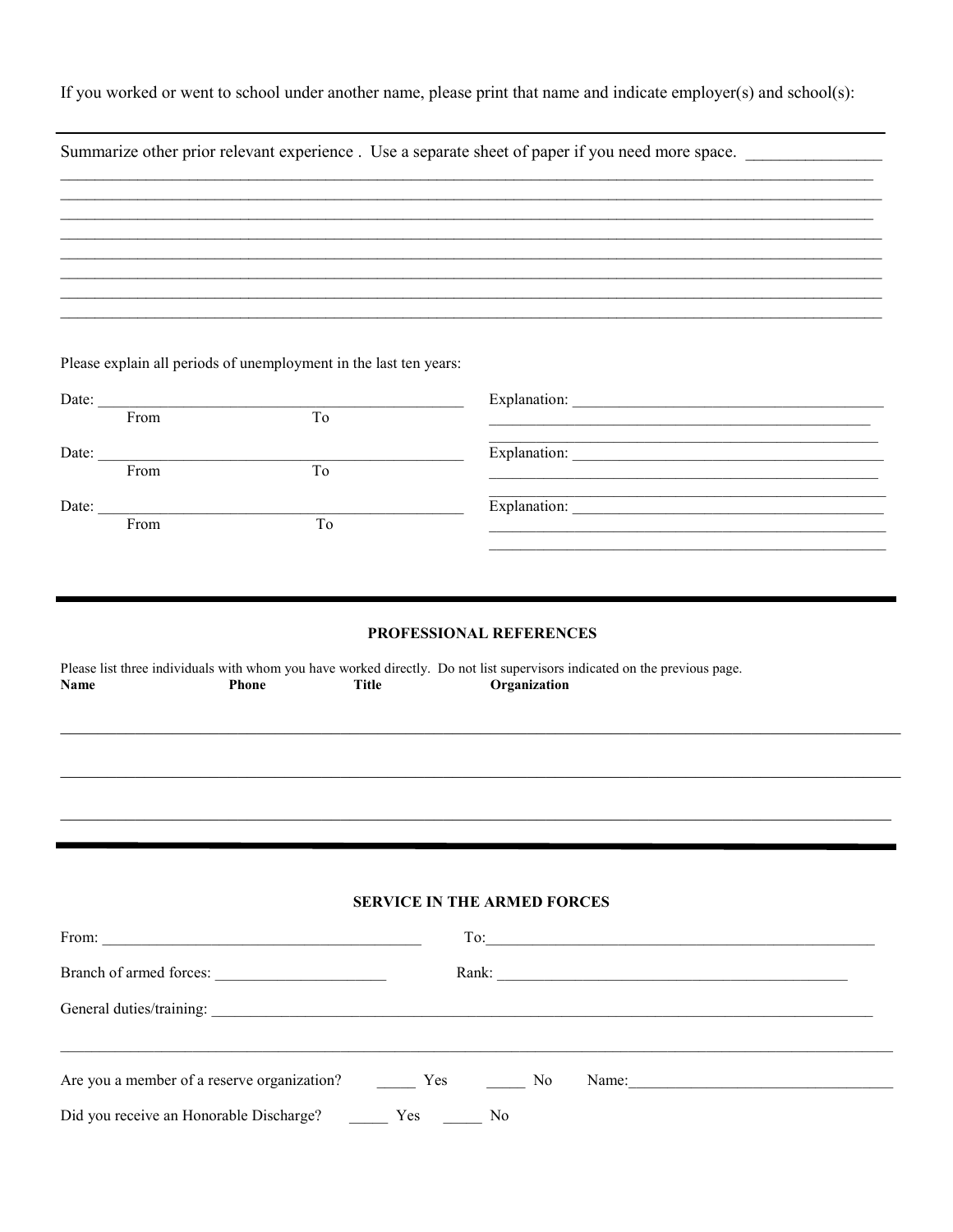### EDUCATION

| Last year completed (circle)                        | High School<br>9 10 11 12 | Vocational/<br>Technical | Collect<br>University<br>13 14 | Graduate School<br>13 14 15 16 17 18 19 20 |
|-----------------------------------------------------|---------------------------|--------------------------|--------------------------------|--------------------------------------------|
| School Name and address:                            |                           |                          |                                |                                            |
| Major Courses of study:                             |                           |                          |                                |                                            |
| Did you receive a diploma? Yes No If yes, list:     |                           |                          |                                |                                            |
| Other post high school courses and dates completed: |                           |                          |                                |                                            |

### SPECIALIZED TRAINING AND SKILLS

List current typing, computer literacy, professional licenses, certificates, etc., that you possess pertaining to the position for which you are applying.

 $\_$  , and the contribution of the contribution of the contribution of the contribution of the contribution of  $\mathcal{L}_\text{max}$  $\_$  , and the contribution of the contribution of the contribution of the contribution of the contribution of  $\mathcal{L}_\text{max}$ 

#### HEALTH

|        | (Circle One) |                                                                                                                                                                                                                                                                             |
|--------|--------------|-----------------------------------------------------------------------------------------------------------------------------------------------------------------------------------------------------------------------------------------------------------------------------|
| Yes No |              | Will you be able to perform the tasks and duties of the position for which you are applying? If no, please explain:                                                                                                                                                         |
| Yes No |              | If offered employment, a physical examination is required to determine physical ability to perform the duties<br>of the position. A substance abuse screening is also part of the preemployment requirement. Do you consent to<br>a physical and substance abuse screening? |

Additional Applicant Information: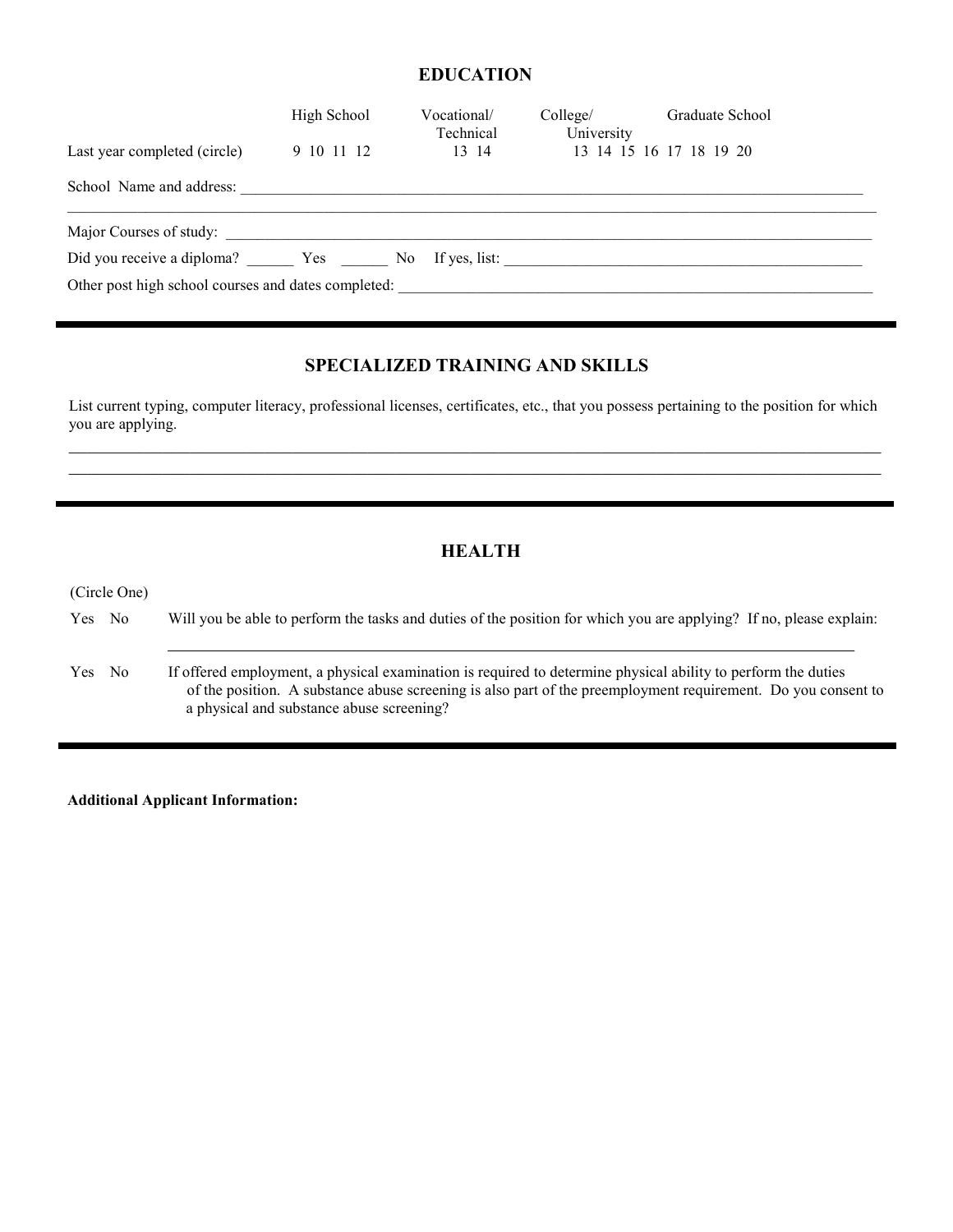# WESTERN COOPERATIVE ELECTRIC ASSOCIATION INC Applicant Self Identification Form

Completion is Voluntary

Western Cooperative Electric Association Inc is required to provide statistical reports to government agencies analyzing the composition of the applicants applying for each position. The information required below will be used to compile statistical reports and for record keeping purposes. The information provided will not be used in any unlawful manner.

#### POSITION APPLIED FOR: \_\_\_\_\_\_\_\_\_\_\_\_\_\_\_\_\_\_\_\_\_\_\_\_\_\_\_\_\_\_\_\_\_\_\_\_\_\_\_\_\_\_\_\_\_\_\_\_\_\_\_\_\_

Please check appropriate line for each category:

#### RACE/ETHNIC GROUP:

- \_\_\_\_\_\_\_ BLACK (not of Hispanic origin) All persons having origins in any of the black racial groups of Africa.
- \_\_\_\_\_\_\_ HISPANIC All persons of Mexican, Puerto Rican, Cuban, Central or South American, or other Spanish culture origin, regardless of race.
	- \_\_\_\_\_\_\_ ASIAN OR PACIFIC ISLANDER All persons having origins in any of the original peoples of the Far East, Southeast Asia, the Indian subcontinent, or the Pacific Islands. The area includes, for example, China, Japan, Korea, the Philippine Islands and Somoa.
- AMERICAN INDIAN OR ALASKA NATIVE All persons having origins in any of the original peoples of North America who maintain cultural identification through tribal affiliation or community recognition. Please identify with which tribe you are affiliated: \_\_\_\_\_\_\_\_\_\_\_\_\_\_\_\_\_\_\_\_\_\_\_\_\_\_\_\_\_\_\_\_\_\_\_\_\_\_\_\_\_\_\_\_\_\_\_\_\_\_\_\_\_\_\_\_

\_\_\_\_\_\_\_ WHITE (not of Hispanic origin) - All persons having origins in any of the original peoples of Europe, North Africa or the Middle East.

SEX Male Female

#### DISABLED INDIVIDUAL DATA

DISABLED INDIVIDUAL - Person who (1) has a physical or mental impairment which substantially limits one or more major life activities, or (2) has a record of such impairment, or  $(3)$  is regarded as having such an impairment.

(OVER)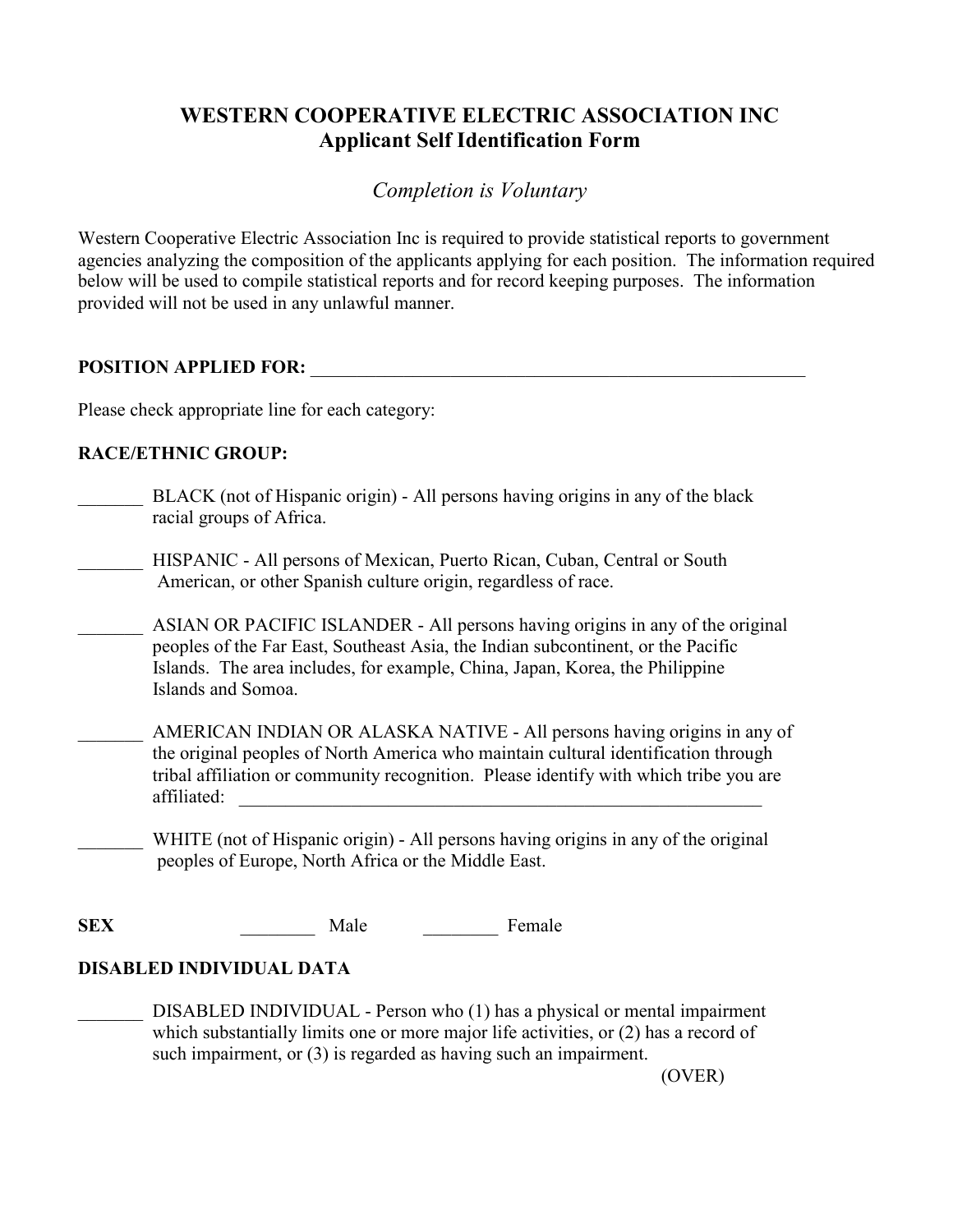#### VETERAN DATA

- DISABLED VETERAN Person entitled to disability compensation under law administered by Veteran's Administration for disability rated 30% or more OR person discharged/released from active military duty for disability incurred or aggravated in line of duty.
- VIETNAM ERA VETERAN Person who served on active military duty for more than 180 days, any part of which occurred between August 5, 1964, to May 7, 1975, and was discharged/released with other than a dishonorable discharge or was discharged/released from active duty for a service-connected disability.

\_\_\_\_\_\_\_ VETERAN

#### REFERRAL SOURCE: How were you made aware of this job?

| <b>State Employment Office</b>                                       |  |
|----------------------------------------------------------------------|--|
|                                                                      |  |
| Friend/Relative                                                      |  |
| Social/Community Organization (specify)                              |  |
| Current Western Cooperative Electric Association Inc employee (Name) |  |
| Private Employment Agency                                            |  |
|                                                                      |  |
| On Your Own                                                          |  |
|                                                                      |  |
|                                                                      |  |

Signature\_\_\_\_\_\_\_\_\_\_\_\_\_\_\_\_\_\_\_\_\_\_\_\_\_\_\_\_\_\_\_\_\_\_\_\_\_\_\_\_\_\_ Date\_\_\_\_\_\_\_\_\_\_\_\_\_\_\_\_\_\_

| Date |
|------|
|------|